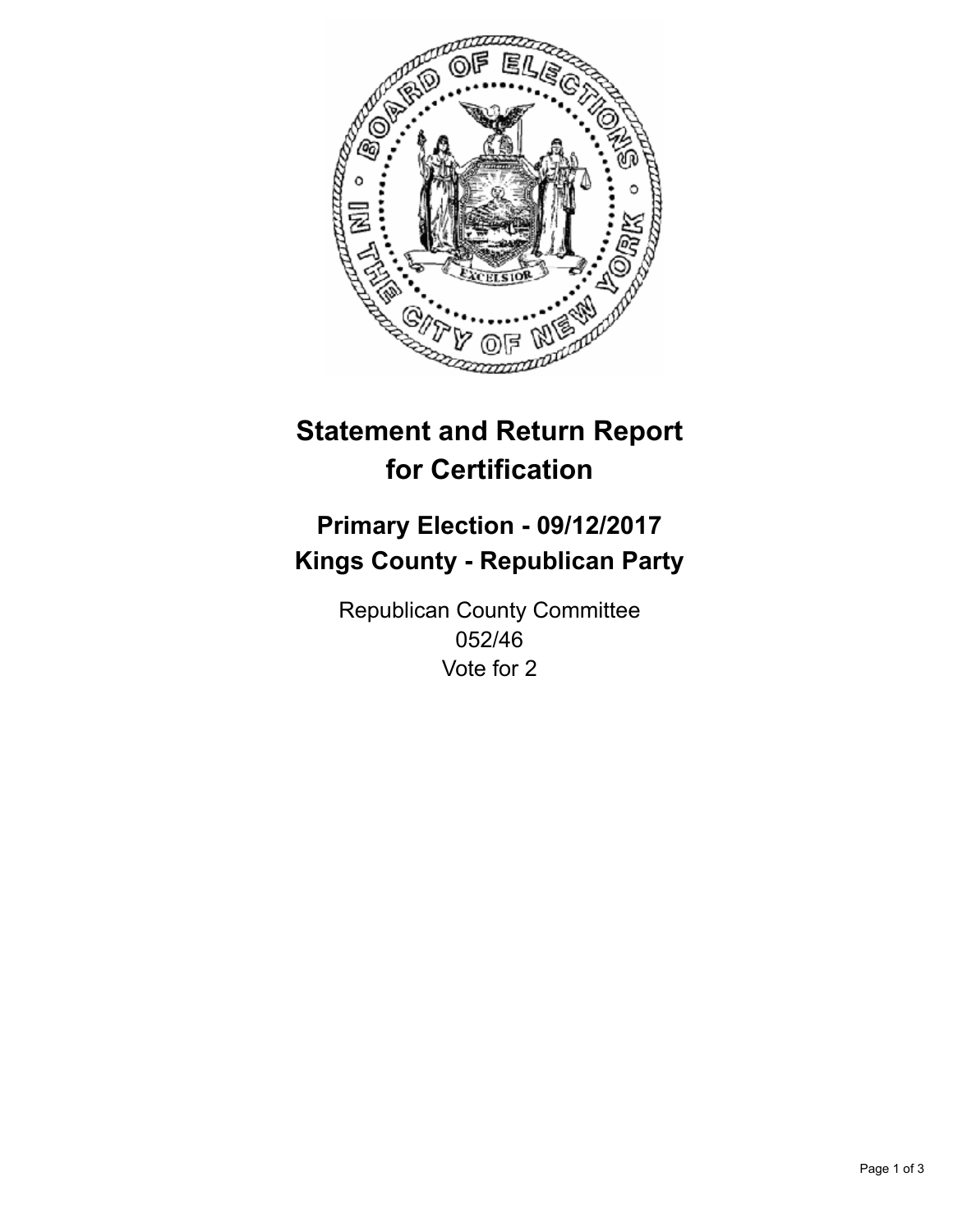

## **Assembly District 46**

| <b>PUBLIC COUNTER</b>                                    | 61       |
|----------------------------------------------------------|----------|
| MANUALLY COUNTED EMERGENCY                               | 0        |
| ABSENTEE / MILITARY                                      | 3        |
| AFFIDAVIT                                                | $\Omega$ |
| <b>Total Ballots</b>                                     | 64       |
| Less - Inapplicable Federal/Special Presidential Ballots | 0        |
| <b>Total Applicable Ballots</b>                          | 64       |
| CORRADO M. GIANNONE                                      | 14       |
| DIANE M. ATKINS                                          | 10       |
| <b>STELLA MORTILLARO</b>                                 | 11       |
| NIKOLE MASTROIANNI                                       | 17       |
| <b>Total Votes</b>                                       | 52       |
| Unrecorded                                               | 76       |